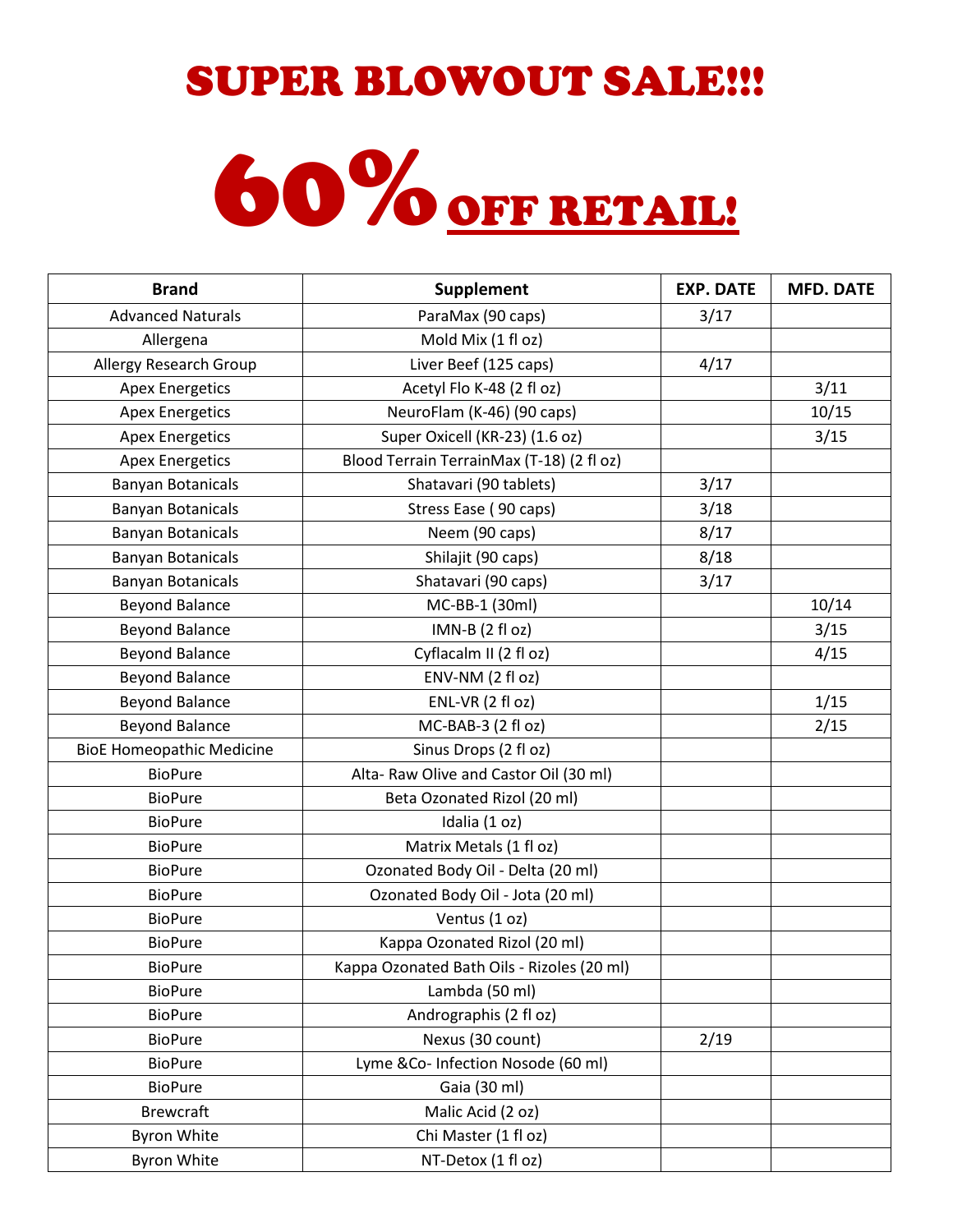| <b>Byron White</b>          | Yin Energy (1 fl oz)                         |       |                     |
|-----------------------------|----------------------------------------------|-------|---------------------|
| <b>Byron White</b>          | A-BIO (30ml)                                 |       |                     |
| <b>Byron White</b>          | A-P (30 ml)                                  |       |                     |
| <b>Byron White</b>          | A-Myco (30 ml)                               |       |                     |
| Carlson                     | Buffalo Liver (60 caps)                      | 12/18 |                     |
| <b>Chris Michaels</b>       | Spirit is Calling (Book)                     |       |                     |
| Derma Mag                   | Magnesium Skin Lotion (8 fl oz)              | 6/17  |                     |
| DesBio                      | Brain Balance (1 fl oz)                      |       |                     |
| <b>Deseret Biologicals</b>  | LYM (30 ml)                                  |       |                     |
| designs for health          | Thyroid Synergy (120 caps)                   |       | 3/14                |
| Devi S. Nambudripad M.D.    | Eliminate Your Pet's Allergies (Book)        |       |                     |
| Devi S. Nambudripad M.D.    | Freedom From Eczema (Book)                   |       |                     |
| Devi S. Nambudripad M.D.    | NAET: Say Goodbye to Asthma (Book)           |       |                     |
| Devi S. Nambudripad M.D.    | NAET: Say Goodbye to Your Allergies (CD)     |       |                     |
| Devi S. Nambudripad M.D.    | Say Goodbye to ADD and ADHD (Book)           |       |                     |
| Devi S. Nambudripad M.D.    | Say Goodbye to Allergy-Related Autism (Book) |       |                     |
| Devi S. Nambudripad M.D.    | Say Goodbye to Children's Allergies (Book)   |       |                     |
| doTERRA                     | Peppermint (15 ml)                           | 6/20  |                     |
| Dr. Schulze's               | Jojoba & Tea Tree Ointment (1 oz)            |       |                     |
| Dr. Schulze's               | Tooth & Gum (30 ml)                          |       |                     |
| Dr. Patrick Flanagan's      | Mega Hydrate (50 gm Powder)                  | 5/18  |                     |
| Dr. Schulze's               | Eye Bright (1 fl oz)                         |       |                     |
| Dr. Schulze's               | Intestinal Formula Number 2 (150 capsules)   |       |                     |
| Dr. Schulze's               | Lobelia (1 fl oz)                            |       |                     |
| Dr. Schulze's               | Cold & Flu Herbal "Shot" (6 shots)           |       |                     |
| <b>Dragon River Herbals</b> | Bugleweed (8 fl oz)                          |       |                     |
| Energetix                   | Adrenatran (180 Capsules)                    |       | 4/12                |
| Energetix                   | Aller-Chord II (Aller-Chord A) (2 fl oz)     |       |                     |
| Energetix                   | Chem-Chord (2 fl oz)                         |       |                     |
| Energetix                   | Core Artemisia Blend (2 fl oz)               |       | 7/12                |
| Energetix                   | Core Bilberry (2 fl oz)                      |       | 6/12 x2, 7/12<br>x2 |
| Energetix                   | Core Black Radish Blend (2 fl oz)            |       | 6/11                |
| Energetix                   | Core Borage Blend (2 fl oz)                  |       | 7/11                |
| Energetix                   | Core Feverfew (2 fl oz)                      |       | 5/13                |
| Energetix                   | Core Hawthorn (2 fl oz)                      |       | 8/11                |
| Energetix                   | Core Hydrangea Blend (2 fl oz)               |       | 4/11                |
| Energetix                   | Core Maca Gold (2 fl oz)                     |       | 9/11, 2/12          |
| Energetix                   | Core Myrrh Blend (2 fl oz)                   |       | 6/11                |
| Energetix                   | Flora Synergy (60 capsules)                  |       | 8/12                |
| Energetix                   | IBD-Chord (2 fl oz)                          |       |                     |
| Energetix                   | InflammaForce (60 capsules)                  |       |                     |
| Energetix                   | Mono-Chord (2 fl oz)                         |       |                     |
| Energetix                   | Pneuma-Chord (2 fl oz)                       |       |                     |
| Energetix                   | Restore Qi (2 fl oz)                         |       | 1/12                |
| Energetix                   | Lymphopath (2 fl oz)                         |       |                     |
|                             |                                              |       |                     |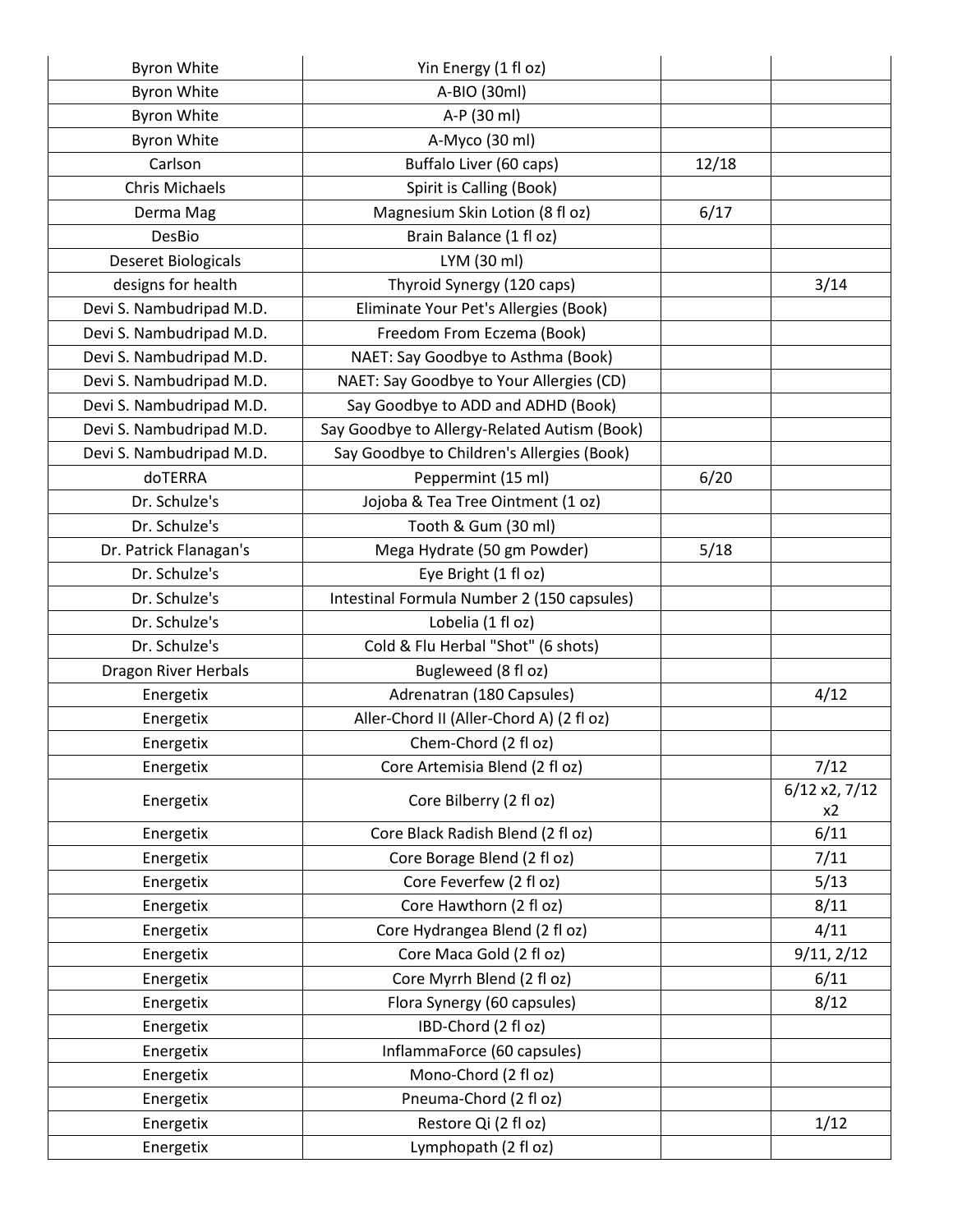| Energetix                             | Core Valerian (2 fl oz)                  |                   | 8/13           |
|---------------------------------------|------------------------------------------|-------------------|----------------|
| Energetix                             | ThyroForce (60 caps)                     |                   | 3/15           |
| <b>Energy Essences of Kauai</b>       | Combat Remedy Insect Deterrant (8 fl oz) |                   |                |
| <b>Energy Essences of Kauai</b>       | Kauai Coffee-Cinnamon Hydrosol (2 fl oz) |                   |                |
| <b>Energy Essences of Kauai</b>       | Shield Airborne Remedy (4 fl oz)         |                   |                |
| Enzymedica                            | Lacto (30 caps)                          | 3/17              |                |
| Enzymedica                            | Natto-K (90 caps)                        | 5/17              |                |
| <b>Flower Essence Services</b>        | Pink Yarrow (1 fl oz)                    | 9/19, 12/19<br>x3 |                |
| Geronova Research                     | R-Lipoic Acid (60 caps)                  | 4/19              |                |
| H20 Air Water Americas                | MMS Water Purification Drops (4 fl oz)   | 12/18             |                |
| <b>Hahnemann Laboratories</b>         | Arnica Montana 30C (5g)                  |                   |                |
| <b>Health Concerns</b>                | Three Immortals (90 Tabs)                |                   | 9/13           |
| HealthForce                           | VitaMineral Earth (500 g)                | 6/17              |                |
| HealthForce                           | Fruits of the Earth (6.35 oz)            | 8/18              |                |
| <b>Herb Pharm</b>                     | Celery (1 fl oz)                         |                   |                |
| <b>Herb Pharm</b>                     | Devil's Claw (1 fl oz)                   |                   |                |
| <b>Herb Pharm</b>                     | Passionflower (1 fl oz)                  |                   |                |
| <b>Herb Pharm</b>                     | Pleurisy Root (1 fl oz)                  |                   |                |
| <b>Herbal Vitality</b>                | Vessel Tonic (4 fl oz)                   |                   |                |
| Herbs Etc.                            | Alcohol Free ChlorOxygen (2 fl oz)       | 6/17              |                |
| iagen Professional                    | Sr Stamina (120 caps)                    |                   | 11/13          |
| Jacob Lab                             | DMSO (120 ml)                            | 2/18              |                |
| Jernigan Nutraceuticals               | Microbojen (4 fl oz)                     | 3/17              |                |
| Jernigan Nutraceuticals               | Blue Sage (4 fl oz)                      | 7/17              |                |
| Jernigan Nutraceuticals               | Silphitrin (4 fl oz)                     |                   |                |
| Jernigan Nutraceuticals               | Neuro-Antitox II Basic (4 fl oz)         | 10/18             |                |
| Maharishi Ayurveda                    | Pitta Tea (16 Bags)                      |                   | 9/12           |
| Maharishi Ayurveda                    | Vata Tea (16 Bags)                       |                   | 10/11, 4/12 x2 |
| Mediral                               | Borrelia Burgdorferi (30 ml)             |                   |                |
| <b>Metabolic Maintenance</b>          | L- Glutamine 500mg (100 caps)            | 3/17              |                |
| Micro-West                            | Whole System EEP (1 fl oz)               |                   | 7/13           |
| <b>Mountain State Health Products</b> | Thyroid Liquid (120 ml)                  |                   |                |
| Mountain State Health Products        | Lyme Remedy (60 ml)                      |                   |                |
| Mountain State Health Products        | Lymes Nosode Drops (60 ml)               |                   |                |
| <b>Mountain State Health Products</b> | Bartonella Nosode (60 ml)                |                   |                |
| Nasopure                              | Nasal Wash System (1 unit)               | 2017              |                |
| Nasopure                              | Refill Kit (40 packets)                  | 2017              |                |
| <b>Natural Factors</b>                | BioSil (30ml)                            | 6/17              |                |
| NeemAura                              | Neem Leaf (30 ml)                        | 1/18              |                |
| <b>Nephron Pharmaceuticals</b>        | EZ Breathe Atomizer EZ-100               |                   |                |
| NutraMedix                            | ZeoLite HP (120 capsules)                | 3/17              |                |
| NutraMedix                            | Zeolite HP 550mg (120 caps)              | 3/17              |                |
| Nutri-West                            | Total Thyroid #2 (90 tabs)               |                   | 7/14           |
| <b>Omica Organics</b>                 | Green Coffee Bean (120 capsules)         |                   | 4/13           |
| <b>Premier Research Labs</b>          | Invisi-Vein (60 caps)                    |                   |                |